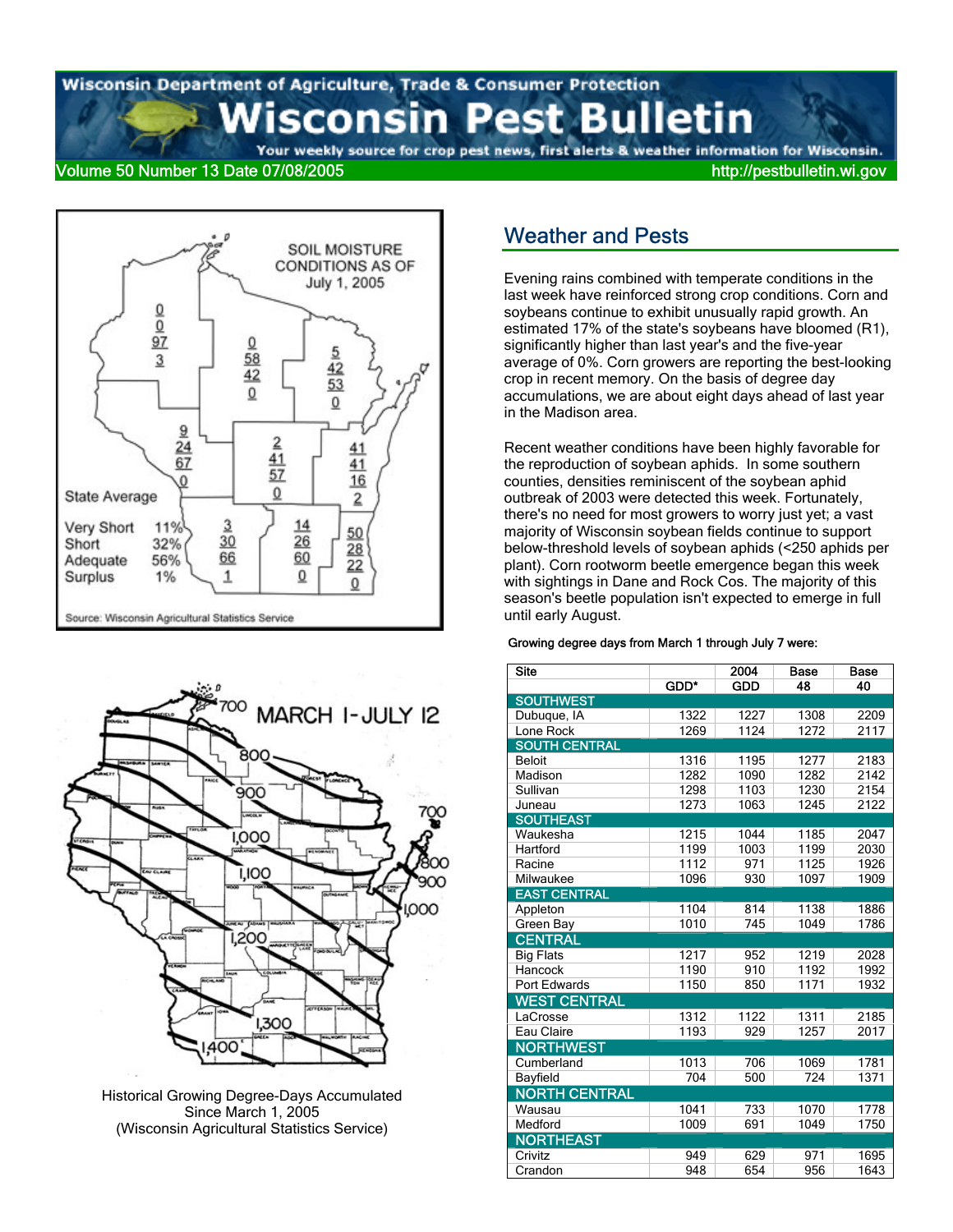## Looking Ahead

European corn borer - Throughout most of the state, first generation larvae have already tunneled into stalks and treatment is no longer effective. At advanced sites where 1272 GDD50 have accumulated, such as Beloit, Sullivan, and La Crosse, pupation of first generation larvae is in progress. The earliest emerging adults of the second flight can be expected to appear in black light traps near Lone Rock, La Crosse and Madison around July 14, near Hancock by July 20, and Racine by July 25.

Soybean aphid - Pockets of extremely heavy aphid densities were found in the northeastern corner of Walworth Co and in northwestern Rock Co. this week. In Walworth Co. fields, as many as 1,420 aphids were found on individual plants, while in the Rock Co. fields surveyed, densities exceeded 300 aphids per plant. These heavily infested fields were the exception this week; most fields continued to support below-threshold levels of aphids (<250 aphids per plant). Growers are urged to step up scouting efforts in the next two weeks to determine the need for soybean aphid control. Aphid densities are expected to reach peak levels during the early reproductive stages of soybean growth R2 (full bloom) to R4 (full pod).

Corn rootworm - Adult emergence commenced this week, and a small number of beetles of both the western and northern variety were spotted in advanced Walworth and Dane Co. fields. Although the greater part of adult emergence isn't expect to occur until early August, growers should be alert to the possibility of silk pruning by corn rootworm adults in the next two weeks. In addition, look for lodging damage to become apparent in fields where corn root systems have been compromised by heavy larval infestations. The first two to three weeks of July are the most opportune time to assess the degree of larval injury to corn plants, and the first two weeks of August are the best time to evaluate adult populations. Mark your calendars and plan to scout for corn rootworm frequently and intensively in the month ahead.

Western bean cutworm (WBCW) - Pheromone traps are now in place to catch the earliest emerging western bean cutworm moths of 2005. Survey specialists will be watching WBCW flight activity very closely this season to learn more about this relatively new corn pest to Wisconsin. Already moths have been captured in eight Illinois Cos., which is



usually a reliable indicator that the same is event is approaching in the southern Wisconsin counties. This season's trapping efforts are aimed at determining: 1) when moths begin to appear; 2) when the flight of moths peaks; and 3) how far east the WBCW distribution extends in Wisconsin. Look to future issues of the Wisconsin Pest Bulletin for reports on WBCW activity.

Soybean stem borer (*Dectes texanus* LeConte) - This

longhorned beetle pest of soybeans was sighted in

Walworth Co. field earlier in the week, where adults were swept at the rate of 1-2 per 100 sweeps. Because the soybean stem borer is not common in Wisconsin fields, survey specialists consider this find to be a noteworthy event. In fact, *D. texanus* has only been collected from Racine, Walworth and Waukesha Cos. to date; therefore, we are highly interested in learning more about its distribution and activity. In southern states the soybean stem borer is considered to be an occasional pest. The larvae tunnel within the soybean stem, making control very difficult to achieve. Fortunately, the levels present in the infested Walworth Co. fields were not high enough to suggest economic levels of injury might result. It appears D. texanus may be confined to the southernmost tier of Wisconsin counties; still, readers are encouraged to be on the lookout for longhorned beetles when scouting soybeans across the state.

Armyworm - In general, very low numbers of larvae and injured corn plants are being found throughout the south, but monitoring of susceptible forage and cereal crops should continue. In Wisconsin, the second larval generation is customarily the most damaging. This generation emerges in July. When high numbers of large armyworm larvae feed in corn, the results can be rather alarming. To scout for

armyworm in corn, look for defoliation on a minimum of 20 plants at five separate locations in each field. Record the number of damaged plants and the number of armyworms per plant. Spot treatment may be beneficial when there are two or more armyworms at 3/4 inch or longer per plant on 25% of the plants, or there is one armyworm per plant on 75% of the plants. Grassy or weedy fields, or fields adjacent to small grains or hay fields, are most susceptible to attack.



Armyworm feeding in corn

Apple maggot - Additional captures of apple maggot flies on a yellow sticky board were reported from Dodgeville this week. No captures of flies on red ball traps were recorded. In the week ahead, scouting and control efforts should be intensified in all apple growing areas.

Spotted tentiform leafminer - The second flight of moths reached peak levels in nearly every part of the state this week. The highest capture of 888 STLM moths was reported from Rochester in Racine Co. Peak pheromone trap catches of spotted tentiform leafminer moths signal that time to begin scouting is about a week away. Apple growers are encouraged to scout for sap feeder leaf mines on the undersides of leaves in the next week, or one week after the peak flight occurs in your orchard. Consider treating second generation sap feeders when an average of one mine per leaf is detected.

Apple ermine moth (suspects) - Southern and central orchards are entering the period during which apple ermine moths, or moths that looks remarkably similar to apple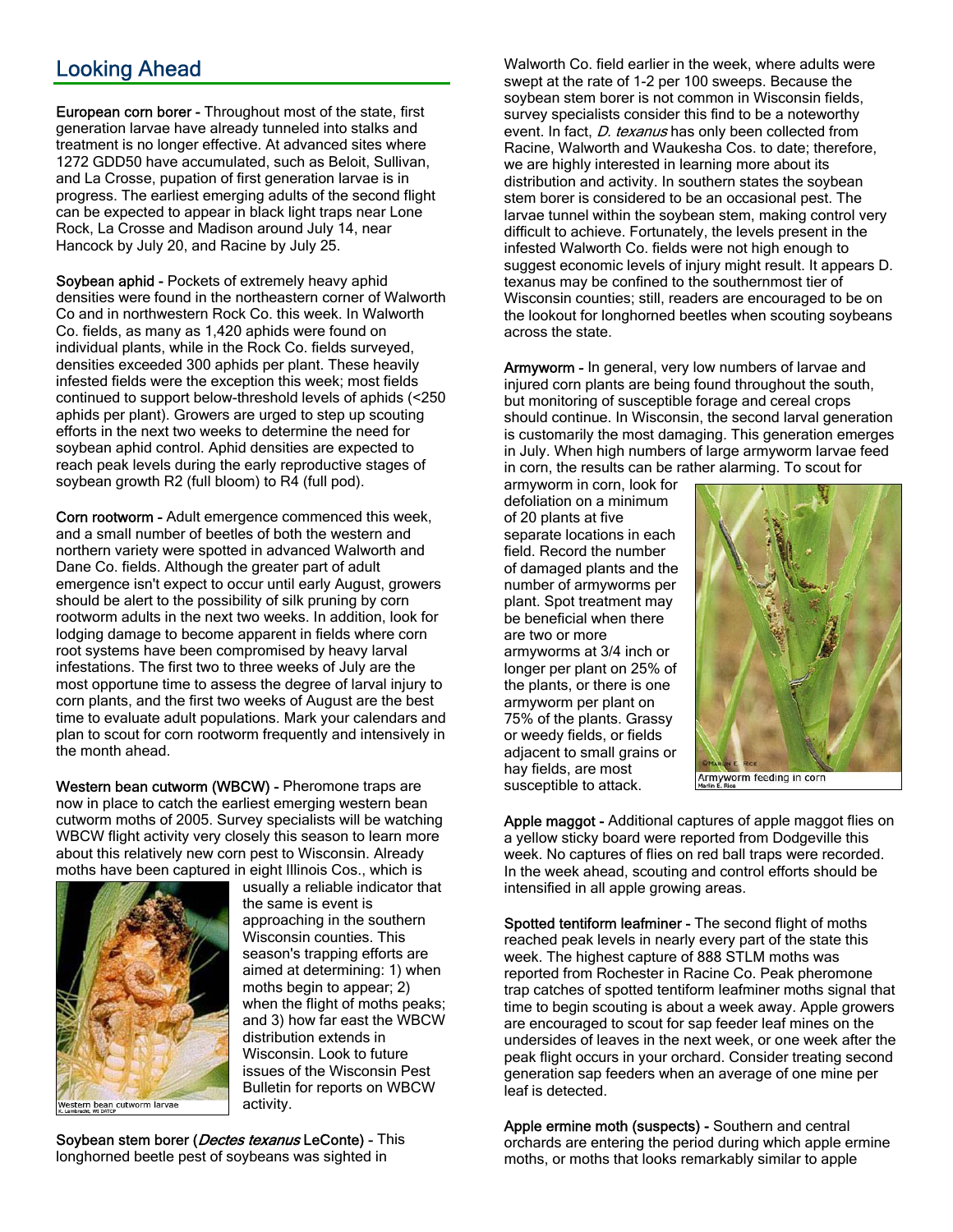ermine moths, begin to show up in traps baited with apple ermine moth lure. It remains unclear if these suspect moths are indeed the exotic apple ermine moth, the closely-related cherry ermine moth, or the euonymus moth (another apple ermine moth look-alike). The moths alone are not enough for identifiers to differentiate between the similar species.

In order to confirm the presence of apple ermine moth, live larvae or the communal tents made by the larvae must be detected. Orchardists should look for the communal tents to appear two to three weeks after suspects are captured in pheromone traps. The tents look much like the familiar tents of the Eastern tent caterpillar, but since tent caterpillar have already run their course this season, any webs now appearing in orchard are more likely to be made by ermine moth larvae. Be on the lookout for communal webs in late July and early August, and please report any sightings to the Pest Survey Hotline at 1-800-462-2803.

## Corn

European corn borer - Detections of localized hot spots continued this week. A small number of fields in northern Walworth Co. and western Dane Co. had infestations affecting 24-33% of the plants. Most fields surveyed in the area had much lower infestations, ranging from 7-16%. Heavy feeding injury occurred in an early fresh market planting of sweet corn near Stoughton in southern Dane Co., where an estimated 40% of the plants were infested with first generation larvae. This field required treatment late last week to lessen the impact of corn borers. Elsewhere corn borer populations are light. Infestations ranging from 0- 5% were detected in Clark and Wood Co. fields.

In most regions of the state, larvae are predominantly in the third and fourth instars, although at advanced southern sites, pupation of first generation larvae began this week. The treatment window for first generation larvae has closed in all regions where 1100 GDD50 have accumulated, as far north as Port Edwards in Wood Co. In the northeast district, some time is left; however, management decisions will need to be made in the next few days. As a reminder, any infestation exceeding 50% in grain corn is considered high, a count over 25% in processing corn is high, and a general action threshold in fresh market sweet corn is 10%.

With pupation in progress, emergence of the second flight of moths isn't far behind. Black light trappers near Janesville, Lancaster, and Mazomanie can expect first summer moths at 1400 GDD50, or around July 14. The first eggs of the second generation are laid at 1450 GDD50 and hatching should occur around 1550 GDD50. Preferred egg laying sites for the summer flight of moths are late planted or late maturing varieties of corn, with sweet corn being the most-favored host. Peak second flight activity is not likely to take place for two or three more weeks (1700 GDD50), or around July 27 near Beloit.

Corn rootworm - The earliest Western and Northern corn rootworm beetles began emerging in south central Wisconsin corn fields this week. A small number were spotted crawling about corn plants; one was observed in a soybean field. Adult emergence typically begins just after the 4th of July, but significant activity doesn't occur late July to mid-August, about the same time Wisconsin cornfields are in the silk stage.

Although silk pruning and leaf feeding by corn rootworm adults may weaken plants or interrupt pollination, the damage caused by the root-feeding larvae between June and August is typically more severe, and may reduce yields by as much as 30%. Expect larval damage symptoms to show up in severely infested fields in the very near future, and plan root rating activities accordingly. The best time to evaluate root conditions will be next week or the following. The standard 1-6 root rating scale, developed by Iowa State entomologists, is provided below:

Randomly select and pull or dig up 10 widely separated corn plants from a field. After the roots have been extracted, clean them as best as possible to see the roots and rootworm injury clearly. Examine the roots for the overall amount of injury, and rate each root system according to the 1-6 system. Add all of the ratings of roots from an individual field, and divide by the number of roots examined to obtain an average root rating for the field. Growers should not see more than a few roots pruned back to within 1.5 inches of the plant stem. A low root rating, usually 3 or less, indicates that rootworm levels are low or an insecticide applied earlier has adequately protected the roots.

### ROOT RATING SCALE

- 1. No injury or only minor feeding scars.
- 2. Some roots with feeding scars, but no roots pruned off to within 1.5 inches of the plant.
- 3. Several roots pruned off to within 1.5 inches of the plant, but never an entire node.
- 4. One node of roots (or equivalent) pruned off to within 1.5 inches or the plant.
- 5. Two nodes of roots pruned off to within 1.5 inches of the plant.
- 6. Three nodes of roots pruned off to within 1.5 inches of the plant.

Stalk borer - Very minimal larval infestations were encountered in southeastern and south central fields earlier in the week. Populations were light, affecting fewer than 7 of 100 plants, and were restricted to the border rows in the fields surveyed. Larvae were nearly full-grown.

Corn earworm - With the exception of four moths at the Sturtevant trapping site, corn earworm pheromone traps were empty this week. So far 2005 has been a somewhat atypical year for this pest. The earliest migrant moths began funneling in during the week of June 17, when no fresh corn silks were available for egg laying. Interestingly, very little moth activity has been detected since. The major flight of corn earworm moths is not expected to begin until August. Late-planted sweet corn is particularly vulnerable to corn earworm in late August and early September because the fresh silk attracts female moths for egg laying.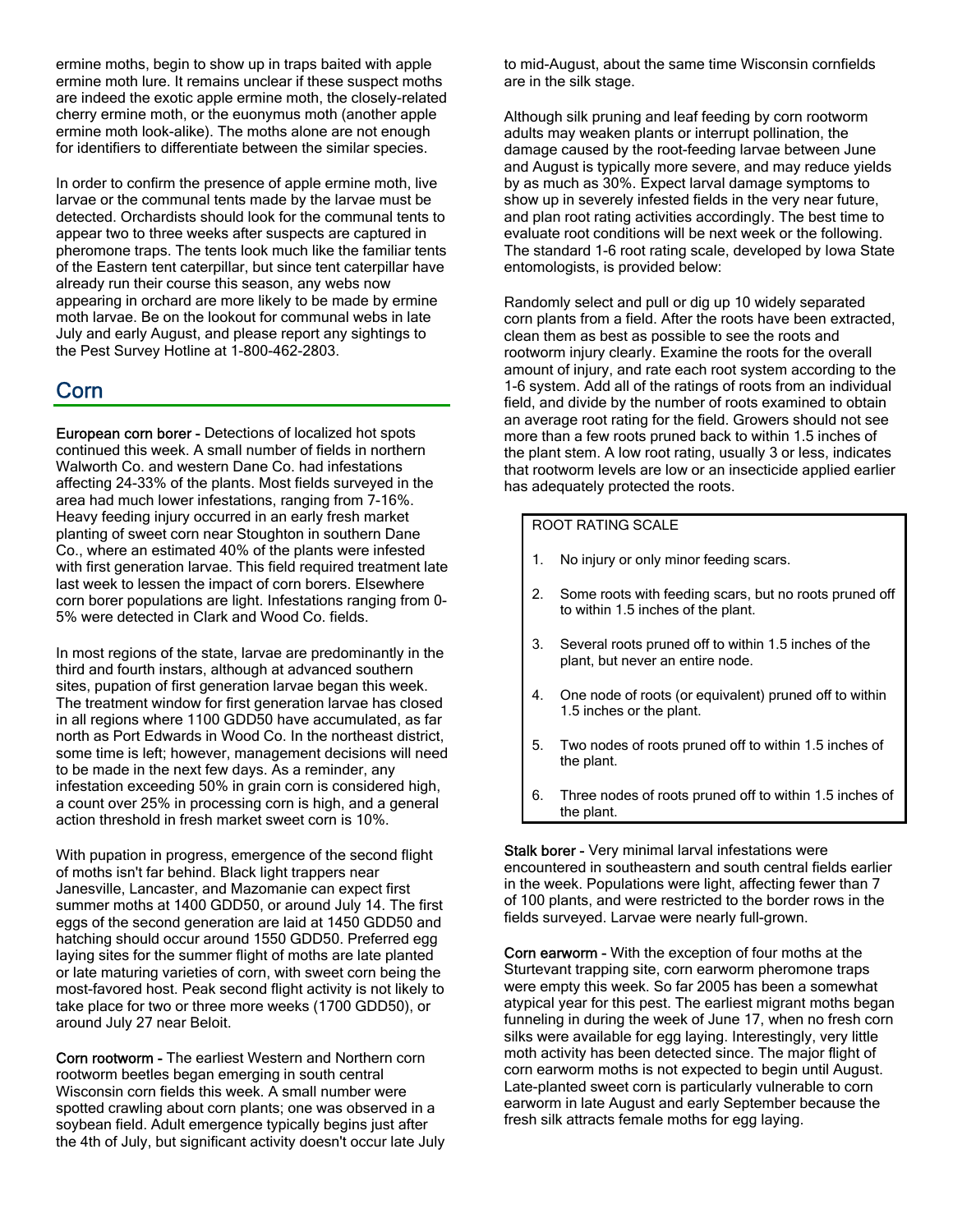Armyworm - All susceptible crops should be checked for this pest. Although only light infestations were observed this week (0%-7% in Walworth and Dane Cos.), there may be scattered problem areas near West Madison and Manitowoc where relatively high armyworm moth counts were reported from traps last week (72-75 moths). As a reminder, armyworm infestations are more likely to occur in fields where grassy weeds, such as foxtail, quackgrass, and nutsedge are present and available for egg laying. Also, border rows of corn fields are more prone to infestation, especially where corn grows next to small grains or forage crops. When scouting for armyworms at this time of year, examine a minimum of 20 plants in five separate areas within a field. Record the number of armyworms found on each plant, only counting larvae that are ¾ inch or smaller. Spot treatment may be justified when one armyworm larva is present on 75% of the plants in a field, or two larvae are present on 25% of the plants.

#### Picnic beetles (Glischrochilus quadrisignatus (Say)) -

Beetles were noted in a European corn borer tunnel in a Walworth Co. field this week (as well as on the author's plate while she dined at a downtown Madison restaurant). A major picnic beetle emergence usually coincides with the emergence of corn rootworm beetles, an event that is just



beginning in the south. These black beetles with numerous yellow spots are also inclined to invade raspberry patches where overripened fruit may be present. Once picnic beetles detect the alluring scent of rotting fruit, they are next to impossible to control.

Corn blotch leafminer - Light amounts of leaf mining attributed to this insect were observed several southern Wisconsin corn fields surveyed earlier this week. The leaf mines caused by the corn blotch leafminer (see image below) are quite common, but often overlooked or credited to another pest. The corn blotch leafminer adult is a tiny fly,



about 1/4 inch in length. The flies lay eggs on corn leaves, and the hatching maggots burrow between the corn leaf tissues. The maggots feed internally by scraping away green leaf tissue, leaving

behind transparent tunnels or mines. While leaf mining is common in Wisconsin corn fields, this insect rarely attains economically damaging levels.

### Forages

Potato leafhopper - What happens in alfalfa does not stay in alfalfa. As growers know all too well, alfalfa insects are

highly mobile creatures with a strong inclination to pick up and migrate to nearby hosts as soon as the distant hum of the mower is heard. For this reason, alfalfa is in several ways an indicator crop. Pest insects like potato leafhoppers, bean leaf beetles, pea aphids and armyworms all inhabitant alfalfa fields at varying times throughout the growing season, and all move into other crops once hay fields are cut. Beginning with the first cutting and continuing into fall, sweep fields on a weekly basis to stay in the know when it comes to alfalfa pest trends.

Since mid-June potato leafhopper reproduction has escalated considerably, and populations in second and early third crop alfalfa are currently moderate to high. In Dane, Walworth and Rock Cos., sweep net counts ranged from 0.6 to 2.4 adults and mature nymphs per sweep, but no more than 15% hopperburn was observed. In Clark Co. fields, adults were found at the rate of one per sweep, and 10% hopperburn was noted. Pressure should continue to build in the weeks ahead, and injury is likely to become noticeable in fields where excessive populations have developed. Look for overall yellowing and the characteristic

hopperburn, v-shaped yellowing at the tips of alfalfa leaflets in the week ahead, and watch for mass movement of leafhoppers out of hay an into



Hopperburn

alternate hosts as more acreage of second and third crop hay is harvested.

### Soybeans

#### Soybean aphid -

Aphids continue to spread across the state as levels within fields gradually worsen. Pressure intensified in southern Wisconsin fields during the past week, and infestations affecting 100% of the plants have become more prevalent. While aphids are now colonizing more



plants per field, the number of aphids per infested plant remains extremely variable. In general, densities are still below-threshold levels of 250 aphids per plant in Grant, Jefferson, Lafayette, Rock, Walworth and Waukesha Cos. A few noteworthy hot spots were encountered in northeastern Walworth Co. and northwestern Rock Cos., where infested plants were saturated with an average of 300-1420 aphids.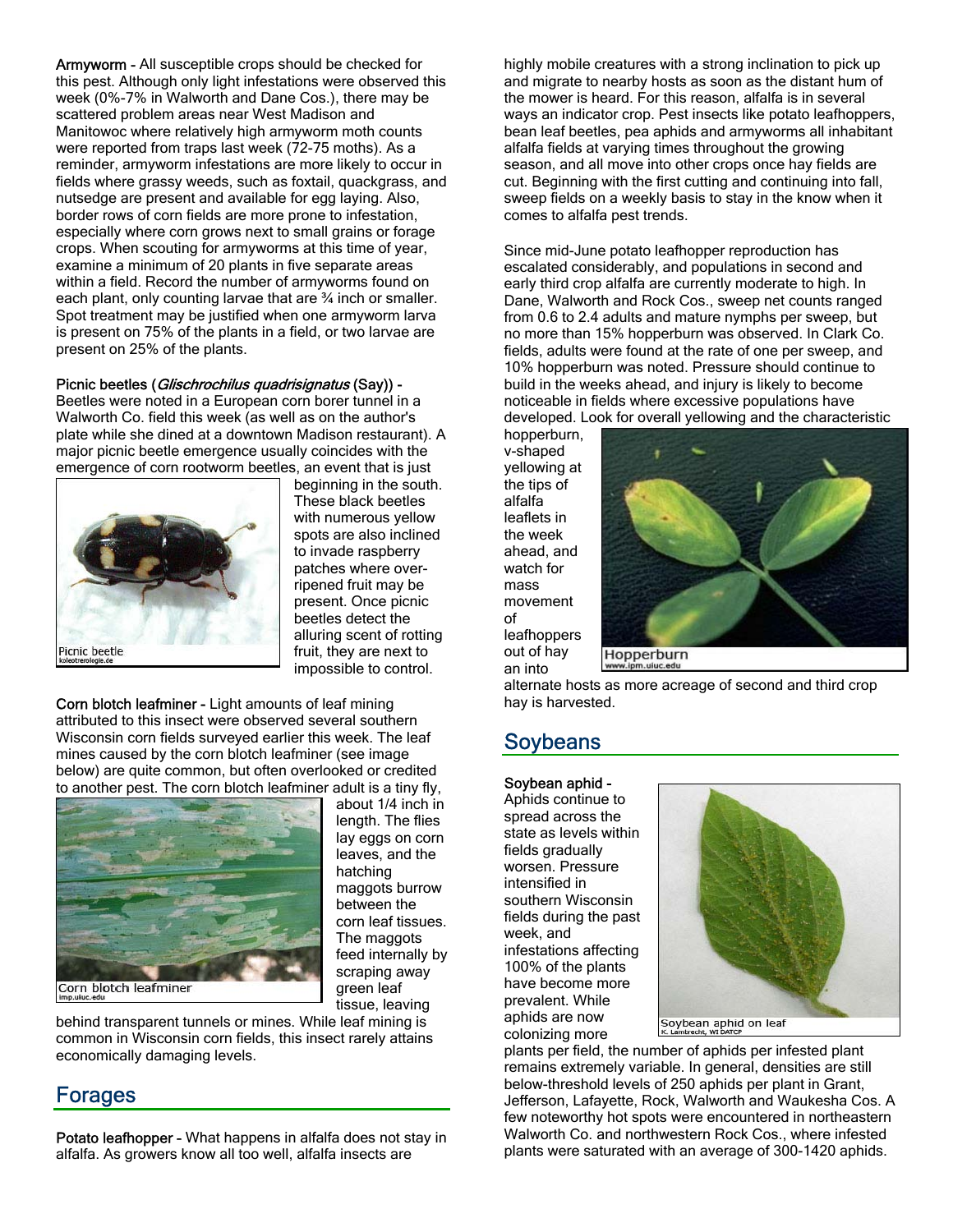Many southern soybean fields have reached the R2 (full bloom) stage of growth. Aphid populations are expected to continue to build from R2 through the early reproductive stages, and peak around R4 (full pod). This means the most opportune time to assess soybean aphid densities and make management decisions is fast approaching. Beyond R5 (beginning seed), high aphid densities may persist, but the benefits of spraying to protect yields at that late stage of the game are not certain. Continue to monitor soybean aphid levels over the next week to determine whether control will be warranted and the most effective treatment window.

Soybean stem borer (*Dectes texanus* LeConte) - Several individuals of this longhorned beetle family (Cerambycidae) were swept from the margins of a Walworth Co. soybean field earlier in the week. The beetles were collected at the rate of 1-2 per 100 sweeps. Each year a few stem borers are detected while surveys are being conducted in Walworth Co., but elsewhere in Wisconsin D. texanus is uncommon. In fact, beetles have only been found in Racine, Waukesha and Walworth Cos. to date. The soybean stem borer is more prevalent in states to our south, where it is considered to be an occasional pest of soybeans.

Although the silvery, gray longhorned beetles are the visible stage of this insect, it is the larvae that tunnel up the main stem and hollow out the pith of the soybean plant that cause the most serious damage. The feeding larva (one per stem) cuts the plant stem from the inside. Because the larvae are not visible during scouting, infestations usually go unnoticed until plants begin to lodge.

The Walworth Co. field in which the beetles were found was bordered by dense growth of ragweed. Ragweed is another known host of the soybean stem borer, and it was not clear whether the beetles were laying eggs in the soybeans, the ragweed or both host plants. Soybean stem borers are extremely difficult to control with chemicals since the



vulnerable stage remains protected within the plant. Further, there is not clear evidence to demonstrate that control of this pest is necessary in southern Wisconsin fields. Nonetheless, be on the lookout for this small silvery, gray

beetle with very long antennae when scouting soybeans, and please report any sightings to the Pest Survey Hotline 1-800-462-2803.

Potato leafhopper - Soybean fields surveyed in the south central and southeast districts had adults and mature

nymphs the rate of 1 to 2 per plant. No soybean fields were encountered with populations exceeding the economic threshold for potato leafhopper.

Soybean rust - Soybean rust has now been reported on soybeans in the following locations: Baldwin County in Alabama, Marion County in Florida (6/29)and Seminole County in Georgia. The Alabama and Florida finds were in sentinel sites, while the Georgia find was on volunteer soybeans which have since been destroyed. Seven counties in Florida have now reported soybean rust on kudzu, the latest find was in Gadsden county on July 5th which is adjacent to Leon County in Northern Florida. Intensive scouting is continuing throughout eastern North America from the Gulf coast to southern Ontario wherever soybean is grown with no new finds. Although many areas in the southeast U.S. has been wet this past month, which encourages disease spread, air temperatures are now climbing to levels that are less favorable for spore production. However, if the winds and rain associated with tropical storm Arlene were involved in transporting soybean rust spores from known U.S. sources, and potentially other unknown sources in the U.S. and the Caribbean basin, new soybean rust infections could soon be observed. (Information from http://www.sbrusa.net/)

## Vegetables

Cabbage looper - Ninety-five cabbage loopers were caught between June 30 and July 7 in a Scentry pheromone trap at the Lancaster Ag Research Station. As reported in previous Bulletins, cabbage loopers have been drifting into the state since mid-June, and have been causing some damage to

vegetable crops in Monroe, Ozaukee, Dane, Rock, and Racine Cos., but we can now say with confidence that cabbage looper migration is in full swing, and



right on schedule, since the bulk of cabbage looper moths normally arrive in mid-July. Now is the time to set pheromone traps in cabbage plantings to monitor for moths. If moths are caught, scout for eggs and tiny larvae 3-6 days after moths arrive. Treatment depends on level of infestation and the growth stage of the crop. See thresholds below.

Other cabbage looper activity (from early migrants) was observed in several locations this week: One early-instar larvae was found in a Racine Co. cabbage field. In Ozaukee Co, 11 moths were caught in pheromone traps, and three eggs were found on a cabbage plant. In Dane Co., three moths were caught in a pheromone trap. At a Rock Co. location, several early and late-instar larvae were found on various cole crops.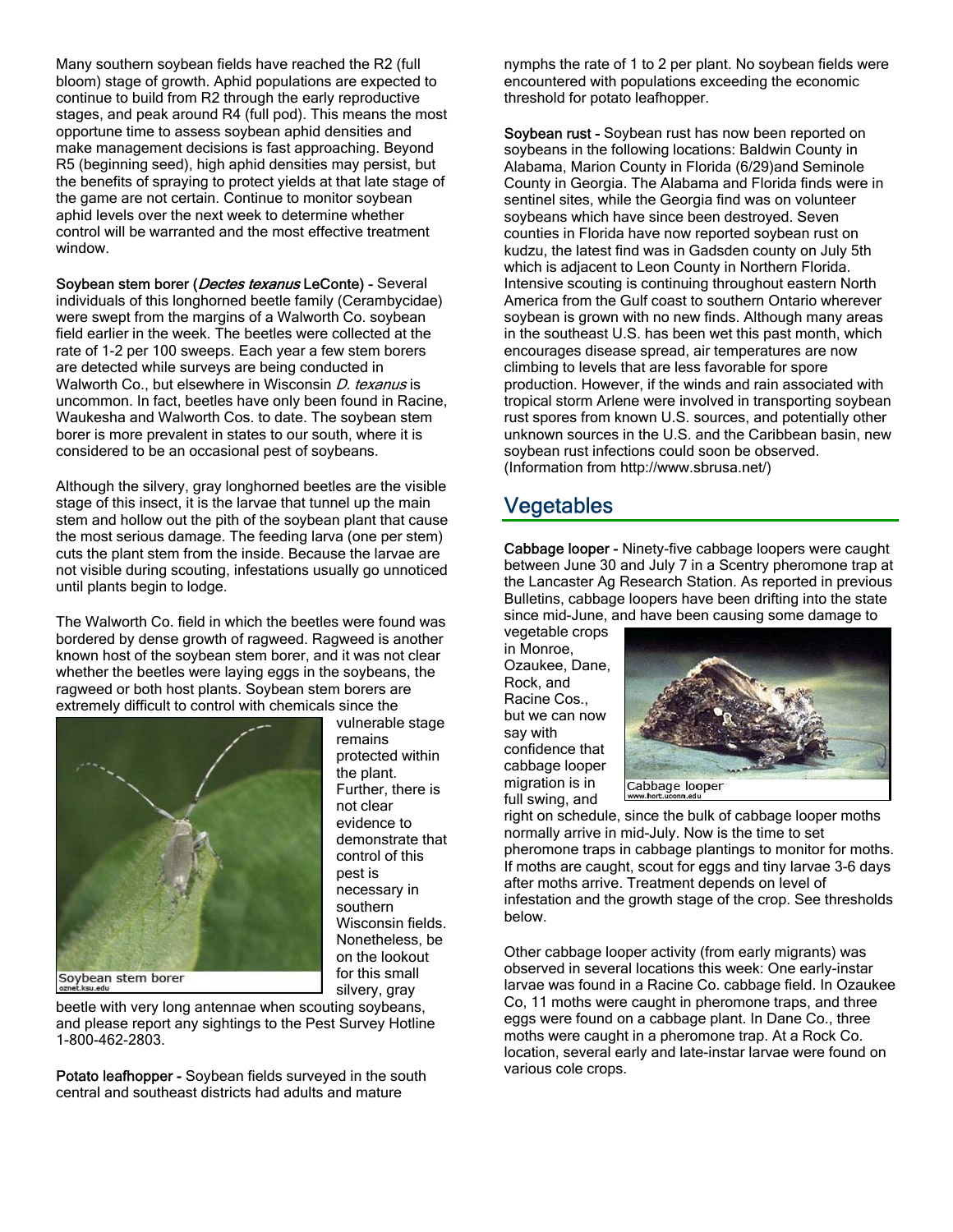Imported cabbageworm - Butterfly activity seemed to slow for a few days in the south when temperatures cooled down, but activity resumed as temperatures rose. On Wednesday, only 11 butterflies were spotted at a glance in a 4+ acre Racine Co. cabbage field, but larvae were found on 10% of plants (cupping-to-early-heading stage). At an Ozaukee Co. location, there were no butterflies observed, perhaps due to light precipitation in the area, and only a few eggs found on cole crops. However, by Thursday, two Dane and Rock Co. vegetable fields had too many butterflies to accurately count. The recently treated planting at the Dane Co. site had few larvae, but the Rock Co. site had larvae of various instars on at least 20% of plant examined.

Diamondbacks - Larvae continued to feed on cole crop fields in Racine and Rock Cos. this week.

#### Thresholds for Imported Cabbageworm, Diamondback, or Cabbage Looper (% plants with eggs or larvae)

#### Broccoli and Cauliflower

- $\bullet$  Seedbed: 10%
- **•** Transplant to first flower or curd: 50%
- **•** First flower or curd to maturity: 10%

#### Cabbage

- $\bullet$  Seedbed: 10%
- Transplant to cupping: 30%
- $\bullet$  Cupping to early heading: 20%
- Early heading to mature head: 10%

Flea beetles - At the West Madison Research Station, Asian greens are being attacked by flea beetles, but the eggplant planted right next to the greens is relatively untouched. Why? Because Asian greens are actually members of the crucifer family, eggplant belongs to the nightshade family, and different flea beetle species prefer one over the other. The flea beetle currently infesting the Asian greens is the striped flea beetle, which prefers crucifers. There are a couple of flea beetle species that prefer eggplant, but apparently not at West Madison this year. See the below for thresholds and see UW-Extension Garden Facts Publication A3720-E for more information on flea beetles.

#### Thesholds for flea beetles on various crops

- **•** Beets: Treat when beetles cause stand reduction on small plants
- Cole crops: undetermined
- Eggplant:  $>6$  inches = 8 beetles/ plant
- $\bullet$  Horseradish: Treat only if beetles are found in high numbers early in the season
- Potato: >2 beetles/ sweep
- **Tomato: >2 beetles/ plant**

Black cutworm - Black light trapping in southeast and south central Wisconsin showed an increase in black cutworm moth activity this week, which will give rise to the 2nd generation of black cutworm larvae this season. Black cutworm larvae will attack vegetable crops in the seedling stage, but corn in the V3-V4 stage should be mature enough to withstand cutting. According to the UW-Extension Vegetable Crop Scouting Manual, larvae will instead burrow into the corn plant, below ground level,

resulting in "wilted whorl" or "dead heart", and causing newly emerging leaves to wilt.

Armyworm - Black light trapping indicates armyworm flights are on the rise across the state. Catch numbers have been increasing for the past few weeks in Lancaster, Sparta, Madison, Janesville, Manitowoc, Marshfield, and Wausau. The moths will give rise to the 2nd generation. Larvae emerge one week to 10 days after eggs are laid. Damage appears as ragged feeding on corn leaves. See the UW-Extension Vegetable Crop Scouting Manual for treatment thresholds.



Striped and crucifer flea beetles www.gov.on.ca

### Fruit

Spotted tentiform leafminer - The second flight of spotted tentiform leafminer moths has peaked throughout the southern and central regions of the state. Several cooperating orchards reported increased counts of second flight moths this week, ranging from 10-888. In orchards where a peak flight has been documented, growers should begin to see second generation sap feeder mines on the undersides of leaves in the week ahead. Expect the third flight to begin once 1479-1523 GDD50 have accumulated. The threshold for third generation leafminers is fives mines per leaf, although treatment is seldom useful or encouraged by the time the third flight is active.

To assess numbers of spotted tentiform leafminer mines in the orchard, collect five leaves from 10 random trees for a total of 50 leaves. Using a hand lens, examine the underside of each leaf for active sap feeder mines (avoid counting parasitized mines). The action threshold for spotted tentiform leafminer, provided below, increases with each generation.

### STLM Action Thresholds

- **•** First generation: 0.1 mine per leaf
- **Second generation: 1 mine per leaf**
- **Third generation: 5 mines per leaf**

Codling moth - Cooperators are encouraged to change their codling moth traps and lures soon, as the second flight is underway wherever 873-1296 GDD50 have been reached. Expect this flight of moths to peak around 1577 GDD50, which could occur as early as July 22 near Beloit and La Crosse, July 28 near Hancock and August 1 near Racine.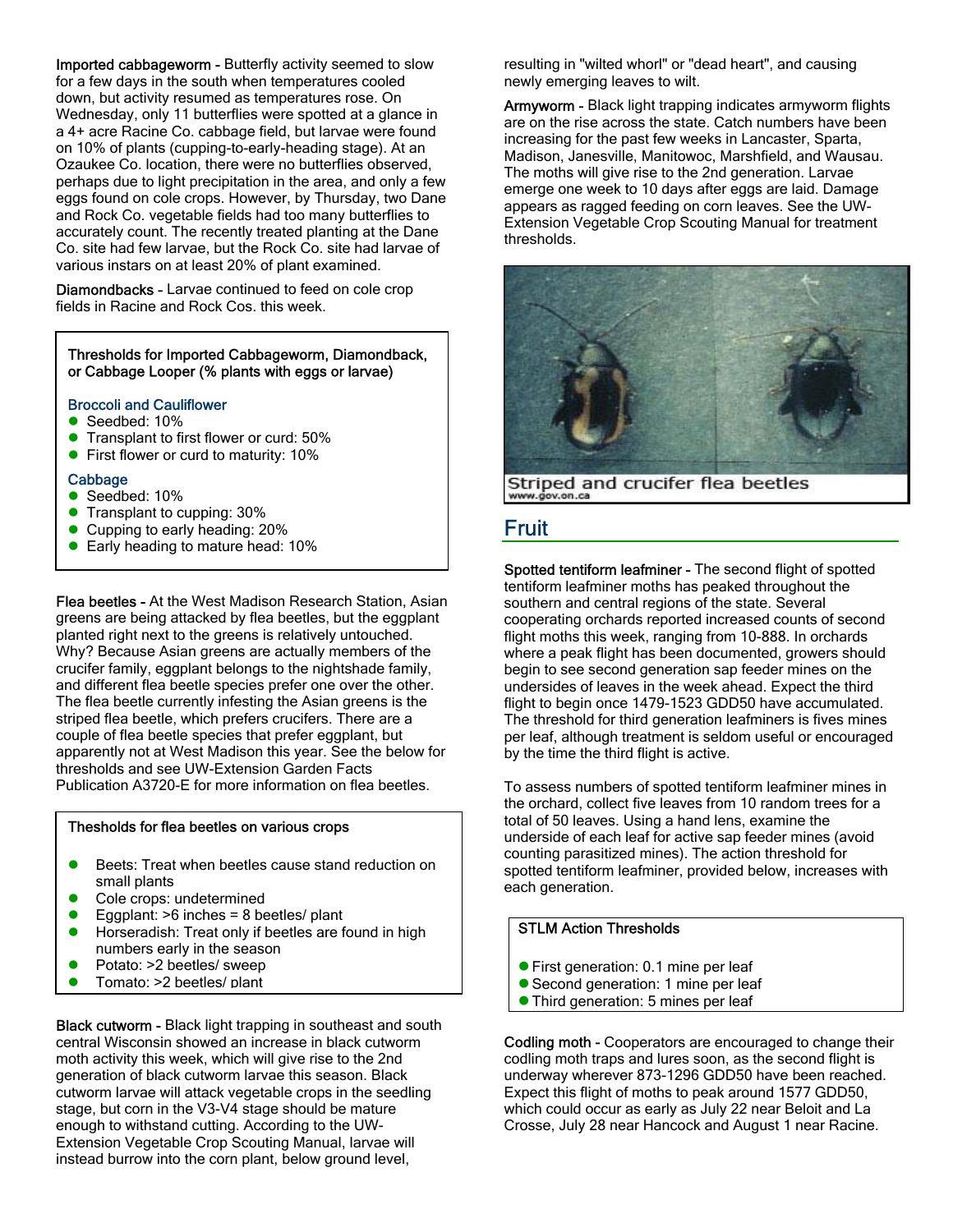Apple maggot - Earlier this week two adults were captured on a yellow sticky board trap at an Iowa Co. orchard; elsewhere red ball trap and yellow sticky boards were devoid of apple maggot flies. The recent increase in soil

moisture levels this week should accelerate emergence throughout the state, as 20% soil moisture is most favorable for the emergence of apple maggot flies. Conditions drier than this generally cause desiccation of pupae. The threshold for apple maggote is five flies per baited red ball



trap per week, and one fly per unbaited ball trap or yellow stick board per week.

Obliquebanded leafroller - Look for trap captures of second generation moths to escalate as growing degree day accumulations (base 43F) approach 2050. The peak egg laying period for OBLR has passed throughout nearly all of the state and larvae are now actively feeding in orchards. Treatment may be warranted when there is an average of three or more OBLR larvae per tree.

#### Obliquebanded Leafroller Event

- Peak adult emergence 1150 GDD43
- Peak egg laying 1250 GDD43
- First emergence of 2nd gen adults 2050 GDD43
- First eggs laid by 2nd gen adults 300 GDD43

(Michigan State University model)

### Forest and Landscape

Tobacco rattle virus (TRV) - A monkshood (Aconitum sp.) sample submitted to the Plant Industry Laboratory tested positive for tobacco rattle virus. The sample was collected



came from a Pierce Co. greenhouse where Brunnera plants were found infected with the same virus. Infected Brunnera spp. were also found at nurseries in Chippewa, Pierce and Kewaunee Cos.

Hosta virus X - 'Sum and Substance' and 'Gold Standard' hostas from a nursery in Fond du Lac Co. tested positive for hosta virus X this week.

Rust - A sample of Silphium integrefolium, prairie rosinweed, from a Rock Co. nursery tested positive for rust, Puccinia silphii. Most of the planting was affected and rust pustules could be observed on the leaves and stems. At a

nursery in Marquette Co. rust was observed in moderate amounts on *Silphium perfoliatum*, cupplant.

Lace bugs - Lace bugs were observed doing moderate to heavy amounts of damage to Ratidiba pinnata at a nursery in Rock Co. Lace bugs were also observed feeding on stiff goldenrod at a nursery in Marquette Co. Damage was light to moderate.

Viruses on lobelia -

A sample of Lobelia x gerardii tested positive for impatiens necrotic spot virus and tomato spotted wilt virus. The sample was taken from a Racine Co. greenhouse.



Impatiens necrotic spot virus - Lobelia

Imported willow leaf beetle - Larvae were observed feeding on willow trees at a nursery in Lincoln Co.

Venturia shoot blight - Heavy amounts of injury were observed on poplar at a nursery in Fond du Lac Co. This fungal disease is usually most severe on young aspen and hybrid poplars. The terminal and lateral shoots become blackened and die, distorting the form of the tree. Repeated attacks may kill small trees. Infections are predominantly caused by conidia from shoots killed the previous season. Infection can also develop from spores on leaves that had fallen during the previous season. Only young, succulent shoots and leaves are susceptible.

Spiny witch-hazel aphid - This aphid species was observed this week on its alternate host, river birch, at a Fond du Lac Co. nursery. On birch, these aphids tend to colonize leaves from the bottom up, causing leaves to pucker and become rough. Treatment is rarely needed.

Elm flea weevil - This relatively new pest was found on Chinese elm at a residence in Kenosha Co. Adults feeding left leaves with shot-hole injuries. Very little is known about the life cycle of this insect. As a larva it mines the leaves of elms and demonstrates a preference for trees with some amount of Chinese elm "blood".

Eastern spruce adelgid - Eastern Spruce Gall adelgid caused a light to moderate amount of galls to form on Black Hills and Norway Spruce at a nursery grower in St. Croix Co. The galls are currently green in color but will turn to brown in late August and open up in September to release the adelgids to overwinter under spruce buds. Best time to treat is in fall when galls open or in the spring, before new shoot growth has started.

## Gypsy Moth

#### Gypsy Moth Slow The Spread spraying draws to a close - The 2005 Gypsy Moth Slow The Spread spray program is scheduled to finish spray operations for the 2005 season on Friday, July 8, 2005, in Eau Claire, Clark, Jackson and Monroe counties, with final applications of pheromone flakes. Overall in 2005, the STS program will have sprayed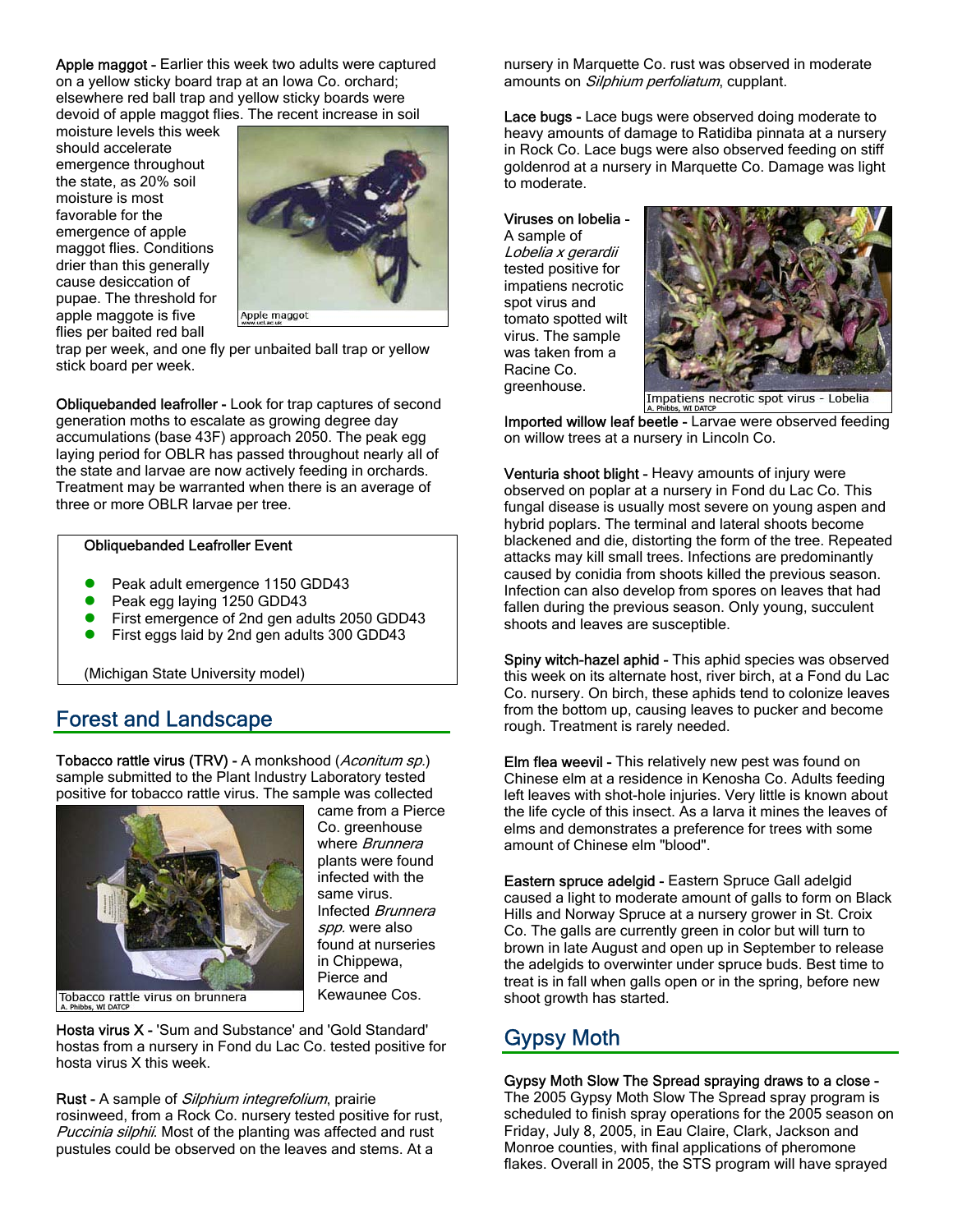65 sites in 19 western Wisconsin counties. Sites have been treated either twice (5-10 days apart) with Btk or once with NPV (Gypchek), and some were treated once with pheromone flakes.

To find out about spraying, you can call our toll-free number at 1-800-642-Moth (800-642-6684). Background information, maps of spray blocks and a chart showing spray schedules and progress can be accessed at the Wisconsin Department of Agriculture, Trade and Consumer Protection website at www.datcp.state.wi.us. Click on the Insects and Pesticides box and then click on the Gypsy Moth link under the Insects header to bring up the Gypsy Moth home page.

Information on the completed Suppression spraying in the eastern half of the state, conducted by the Wisconsin DNR, can be found at www.gypsymoth.wi.gov/.



Gypsy moth trapping program- As of July 6, trappers have set 32,690 traps, or 86% of the expected total number of traps. Trapping is now complete in 54 Wisconsin counties. All trap setting will be finished by July 15. Gypsy moth larvae are pupating in the southern part of the state. Adult moths should begin to appear in trap set in the southern part of the state around July 15, and about one to two weeks later in northern parts of the state. Trappers will start checking traps south of Highway 10 on July 18; north of Highway 10, trappers will conduct spot checks to help determine the start of moth flight in northern counties.

If you have any questions about the Gypsy Moth Program, please call our hotline at 1-800-642-MOTH, or choose the gypsy moth link at www.datcp.state.wi.



Male (left) and female gypsy moth

ForestryImages.org

## UW Plant Disease Diagnostics Clinic

| CROP                                        | DISEASE/DISORDER                      | PATHOGEN                                            | COUNTY                                       |  |  |
|---------------------------------------------|---------------------------------------|-----------------------------------------------------|----------------------------------------------|--|--|
| <b>FIELD</b>                                |                                       |                                                     |                                              |  |  |
| Soybean                                     | Bacterial Tan Spot                    | Curtobacterium flaccumfaciens pv.<br>flaccumfaciens | Dane                                         |  |  |
|                                             | Brown Spot                            | Septoria glycines                                   | Marinette, Marquette                         |  |  |
|                                             | Root Rot                              | Phytophthora sp., Pythium sp.,<br>Fusarium sp.      | Rock                                         |  |  |
|                                             | Root Rot                              | Pythium sp., Rhizoctonia solani,<br>Fusanum sp.     | Sheboygan                                    |  |  |
|                                             | Root Rot                              | Pythium sp.                                         | Green Lake,<br>Marinette                     |  |  |
|                                             | Herbicide Exposure                    | Chemical                                            | Waukesha                                     |  |  |
|                                             | Manganese Deficiency                  | Nutritional Disorder                                | Green Lake, Iowa                             |  |  |
| <b>Wheat</b>                                | Leaf Rust<br>Barley Yellow Dwarf      | Puccinia tricina<br>Barley Yellow Dwarf Virus       | Pepin<br>Pepin                               |  |  |
| VEGETABLE                                   |                                       |                                                     |                                              |  |  |
| Garlic                                      | Basal Plate Rot                       | Fusarium oxysporum                                  | Brown                                        |  |  |
|                                             | Root Rot                              | Pythium sp.                                         | Brown                                        |  |  |
| Kale                                        | Black Rot                             | Xanthomonas campestris pv.<br>campestris            | Dane                                         |  |  |
| <b>FRUIT</b>                                |                                       |                                                     |                                              |  |  |
| Apple                                       | Juglone Toxicity                      | Chemical Injury                                     | Marathon                                     |  |  |
|                                             | Phomopsis Canker                      | Phomopsis sp.                                       | Marathon                                     |  |  |
|                                             | Root Rot                              | Pythium sp.                                         | Marathon                                     |  |  |
| Currant (Including Black)                   | Anthracnose                           | Asteroma so.                                        | Kewaunee                                     |  |  |
|                                             | Root/Crown Rot                        | Pythium sp., Phytophthora sp.                       | Kewaunee                                     |  |  |
| Grape<br>Muskmelon                          | Downy Midew                           | Plasmopara viticola                                 | Vernon                                       |  |  |
|                                             | Root Rot<br>Possible Herbicide Injury | Pythium sp.<br>Chemical Injury                      | Green<br>Green                               |  |  |
|                                             | Dehydration                           | Physiological disorder                              | Green                                        |  |  |
| Peach                                       | Prunus Necrotic Ringspot              | Prunus Necrotic Ringspot Virus                      | Dane                                         |  |  |
| Strawberry                                  | Root/Crown Rot                        | Phytophthora sp., Pythium sp.                       | Bayfield                                     |  |  |
|                                             | Water Stress                          | Physiological                                       | Clark                                        |  |  |
| Watermelon                                  | Possible Herbicide Injury             | Chemical Injury                                     | Green                                        |  |  |
|                                             | Dehydration                           | Physiological disorder                              | Green                                        |  |  |
| <b>EVERGREEN</b>                            |                                       |                                                     |                                              |  |  |
| Arborvitae                                  | Water Stress                          | Physiological                                       | Waukesha                                     |  |  |
| ۴r                                          | Herbicide Exposure                    | Chemical Injury                                     | Green                                        |  |  |
| Juniper                                     | Transplant Shock                      | Physiological                                       | Outagamie                                    |  |  |
| Pine (Including Red,                        | Black Stain                           | Ophiostoma sp.                                      | Kewaunee                                     |  |  |
| White)                                      | Sphaeropsis Tip Blight                | Sphaeropsis sapinea                                 | <b>Rock</b>                                  |  |  |
|                                             | Systemic Stress                       | Physiological                                       | Outagamie,<br>Walworth,<br>Waukesha, Ozaukee |  |  |
| Spruce (Including Blue,                     | Cytospora Canker                      | Cytospora kunzei                                    | Dane                                         |  |  |
| Serbian, White)                             | Rhizosphaera Needle Cast              | Rhizosphaera kalkhoffii                             | Door, Sheboygan, St.<br>Croix, Walworth      |  |  |
|                                             | Sphaeropsis Tip Blight                | Sphaeropsis sapinea                                 | Walworth                                     |  |  |
|                                             | Spruce Needle Drop                    | Setomelanomma holmil                                | St. Croix                                    |  |  |
|                                             | Herbicide Exposure                    | Chemical Injury                                     | Waukesha                                     |  |  |
|                                             | Water Stress                          | Physiological                                       | Sheboygan                                    |  |  |
| <b>HERBACEOUS</b>                           |                                       |                                                     |                                              |  |  |
| ORNAMENTAL<br>Aster                         | Phyllosticta Leaf Spot                | Phylosticta sp.                                     | Dane                                         |  |  |
| Black-Eyed Susan<br>'Golstrum'              | Downy Mildew                          | Plasmopara sp.                                      | <b>Towa</b>                                  |  |  |
| Daylly                                      | Root Rot                              | Pythium sp.                                         | Green                                        |  |  |
| Hosta                                       | Alternaria Leaf Spot                  | Alternaria sp.                                      | <b>Rusk</b>                                  |  |  |
| Marigold                                    | Root Rot                              | Pythium sp., Fusarium sp.                           | Brown                                        |  |  |
| Sunflower                                   | Leaf Spot                             | Pseudomonas sp.                                     | Dane                                         |  |  |
|                                             | Septoria Leaf Spot                    | Septoria sp.                                        | Dane                                         |  |  |
| <b>WOODY</b><br>ORNAMENTAL                  |                                       |                                                     |                                              |  |  |
|                                             | Root Rot                              | Pythium sp.                                         | Outagamie                                    |  |  |
|                                             | Over-Mulching<br>Water Stress         | Physiological                                       | Outagamie<br>Outagamie                       |  |  |
| Ash (Including White)<br>Currant (Including | Leaf Spot                             | Physiological<br>Gloeosporidiella sp.               | Douglas                                      |  |  |
| Apline)                                     | Powdery Mildew                        | Oidium sp.                                          | Douglas                                      |  |  |
| ε'n                                         | Dutch Elm Disease                     | Coniostoma ulmi                                     | Dane, Jefferson                              |  |  |
| Hydrangea                                   | Herbicide Exposure                    | Chemical                                            | <b>Rock</b>                                  |  |  |
| Lilac                                       | Verticilium Wik                       | Verticilium sp.                                     | Waukesha                                     |  |  |
| Oak (Including Bur,                         | Anthracnose                           | Gloeosporium sp.                                    | Dane                                         |  |  |
| White)                                      | Oak Wilt                              | Ceratocystis fagacearum                             | Dane                                         |  |  |
|                                             | Tubakia Leaf Spot                     | Tubakia sp.                                         | Dane                                         |  |  |
|                                             | Chlorosis                             | Nutritional Disorder                                | Dane                                         |  |  |
| Redwood                                     | Water Stress                          | Physiological                                       | Sheboygan                                    |  |  |
| Rose                                        | Chlorosis                             | Nutritional Disorder                                | Dane                                         |  |  |
|                                             |                                       |                                                     |                                              |  |  |

For additional information on plant diseases and their control, visit the PDDC website at: www.plantpath.wisc.edu/pddc.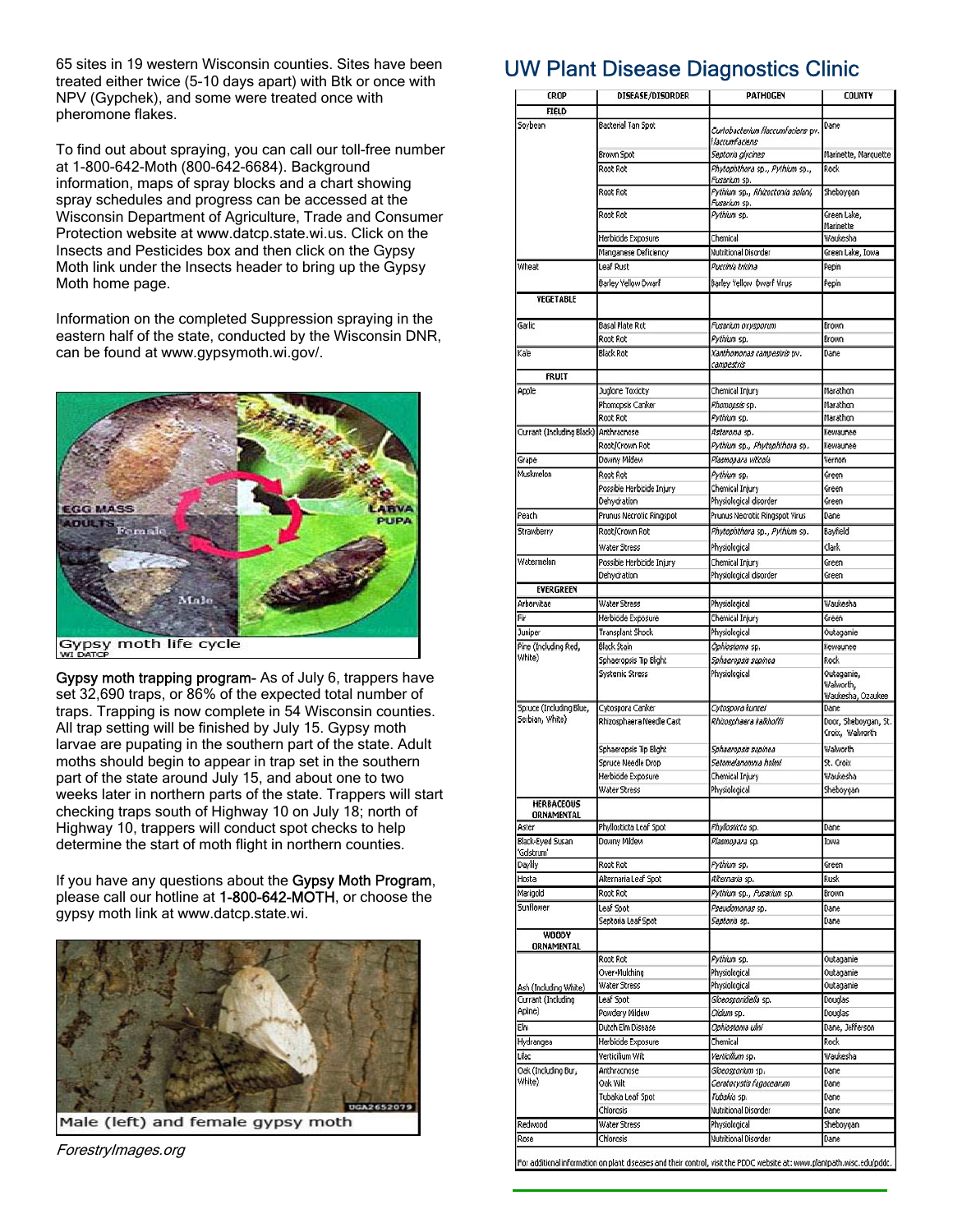## Black Light Trapping Results

| <b>Trap Site</b>                                                                               | Date         | ECB          | TA  |          |              | FA BCW DCW SCW VCW |          |   | WBCW CabL   CelL   CEW |   |    |   |
|------------------------------------------------------------------------------------------------|--------------|--------------|-----|----------|--------------|--------------------|----------|---|------------------------|---|----|---|
| <b>Southwest</b>                                                                               |              |              |     |          |              |                    |          |   |                        |   |    |   |
| Lancaster                                                                                      | 6/30-7/7     | $\Omega$     | 42  | $\circ$  | $\vert$      | 0                  | 1.       | 0 | οI                     | 0 | 10 | о |
| <b>South Central</b>                                                                           |              |              |     |          |              |                    |          |   |                        |   |    |   |
| Arlington                                                                                      |              |              |     |          |              |                    |          |   |                        |   |    |   |
| West Arlington                                                                                 | $7/1 - 7/8$  | 9            | 9   | 0        | 22           | 5                  | 0        | 0 | о                      | 0 | 0  | o |
| Mazomanie                                                                                      | 6/30-7/7     | 2            | 17  | о        | 11           | 6                  | 8        | о | о                      | o | o  | о |
| West Madison                                                                                   | 6/30-7/7     | 0            | 41  | $\Omega$ | 25           | 0                  | $\Omega$ | 0 | $\Omega$               | 0 | 9  | 0 |
| <b>Southeast</b>                                                                               |              |              |     |          |              |                    |          |   |                        |   |    |   |
| Janesville                                                                                     | 6/30-7/7     | 0            | 151 |          | 24           |                    | 1        |   |                        |   | 27 | 0 |
| East Troy                                                                                      |              |              |     |          |              |                    |          |   |                        |   |    |   |
| Eagle                                                                                          | 6/30-7/7     |              |     |          | $\mathbf{z}$ |                    |          |   |                        |   |    |   |
| <b>West Central</b>                                                                            |              |              |     |          |              |                    |          |   |                        |   |    |   |
| Sparta                                                                                         | 6/30-7/6     |              | 5   |          |              |                    | 7        | 1 |                        |   |    |   |
| Chippewa Falls 6/30-7/5                                                                        |              | 5            |     |          |              |                    |          |   |                        |   |    |   |
| <b>East Central</b>                                                                            |              |              |     |          |              |                    |          |   |                        |   |    |   |
| Manitowoc                                                                                      | 7/1-7/8      | $\mathbf{2}$ | 26  | 0        | $\sigma$     | 0                  | 6        | о | $\Omega$               |   | 15 | 0 |
| <b>Central</b>                                                                                 |              |              |     |          |              |                    |          |   |                        |   |    |   |
| Hancock                                                                                        | 6/28-7/7     | 1            |     |          | 1            |                    |          |   |                        |   |    |   |
| Wausau                                                                                         | $7/1 - 7/8$  | 14           | 28  | $\circ$  | $\mathbf{1}$ | o                  | 27       | o | о                      | о | з  | o |
| Marshfiled                                                                                     | 6/30-7/6     | 50           | 34  | 7        | $\circ$      | o                  | 25       | з | о                      | o | 1  |   |
| Plover                                                                                         | $6/30-7/7$   | 0            |     |          |              |                    |          |   |                        |   |    |   |
| Plainfield                                                                                     | $6/30 - 7/7$ | 0            |     |          |              |                    |          |   |                        |   |    |   |
| <b>Northwest</b>                                                                               |              |              |     |          |              |                    |          |   |                        |   |    |   |
| Cameron                                                                                        | 6/30-7/7     | 22           |     |          |              |                    |          |   |                        |   |    |   |
| ECB- European corn borer, TA- true armyworm, FA- fall armyworm, BCW- black cutworm, DCW- dingy |              |              |     |          |              |                    |          |   |                        |   |    |   |
| cutworm, SCW- spotted cutworm, VOW- variegated cutworm, WBCW- Western bean cutworm, CabL-      |              |              |     |          |              |                    |          |   |                        |   |    |   |
| cabbage looper, CEVV- corn earworm                                                             |              |              |     |          |              |                    |          |   |                        |   |    |   |

·Blank cells indicate species presence was not determined.

Banded tussock moth (*Halysidota tessellaris*) - A total of 38 moths of this species were captured at the Mazomanie black light in the past week. Banded tussock moth is one of many non-economically important moth species that frequently appears in black light traps each season. H. tessellaris belongs to tiger moth family Arctiidae. The larvae are the familiar "woollybear" caterpillars. Woollybears and other hairy caterpillars should not be handled, as their hairs on can be irritating to individuals with sensitive skin.



The presence of relatively high numbers of banded tussock moths suggests adult activity may be peaking. Host plants include oak, willow, poplar, hickory, grape and hackberry.

Unknown ermine moth - Twelve ermine moths appeared in black light traps near Mazomanie for the first time this week. Unfortunately, it is not clear exactly which ermine moth species this is. Ermine moths, members of the genus Yponomeuta are all incredibly similar in appearance. In fact, even expert insect identifiers can not distinguish between

the species. The only sure way to differentiate one species from another is to finding live larvae or the communal tents made by the larvae on different hosts. Ermine moths feed and develop in apples, cherries and euonymus.

Striped blister beetle (*Eipcauta vittata* (Fabricius)) - The recent appearance of striped blister beetles in black light traps may be of interest to vegetable growers. Striped blister beetles are considered to be one of the most damaging of the blister beetles to vegetable crops. The adults are generalist vegetable feeders, but they seem to prefer solanaceous plants. Blister beetles can be easily controlled by picking off adults from the foliage whenever practical; however, blister beetle contain an oil the can blister the skin if the beetles are accidentally crushed. Be

sure to wear gloves when handling the adults. It's worth noting that blister beetles aren't all bad. The larvae are beneficial, feeding on grasshopper eggs.



Ermine moth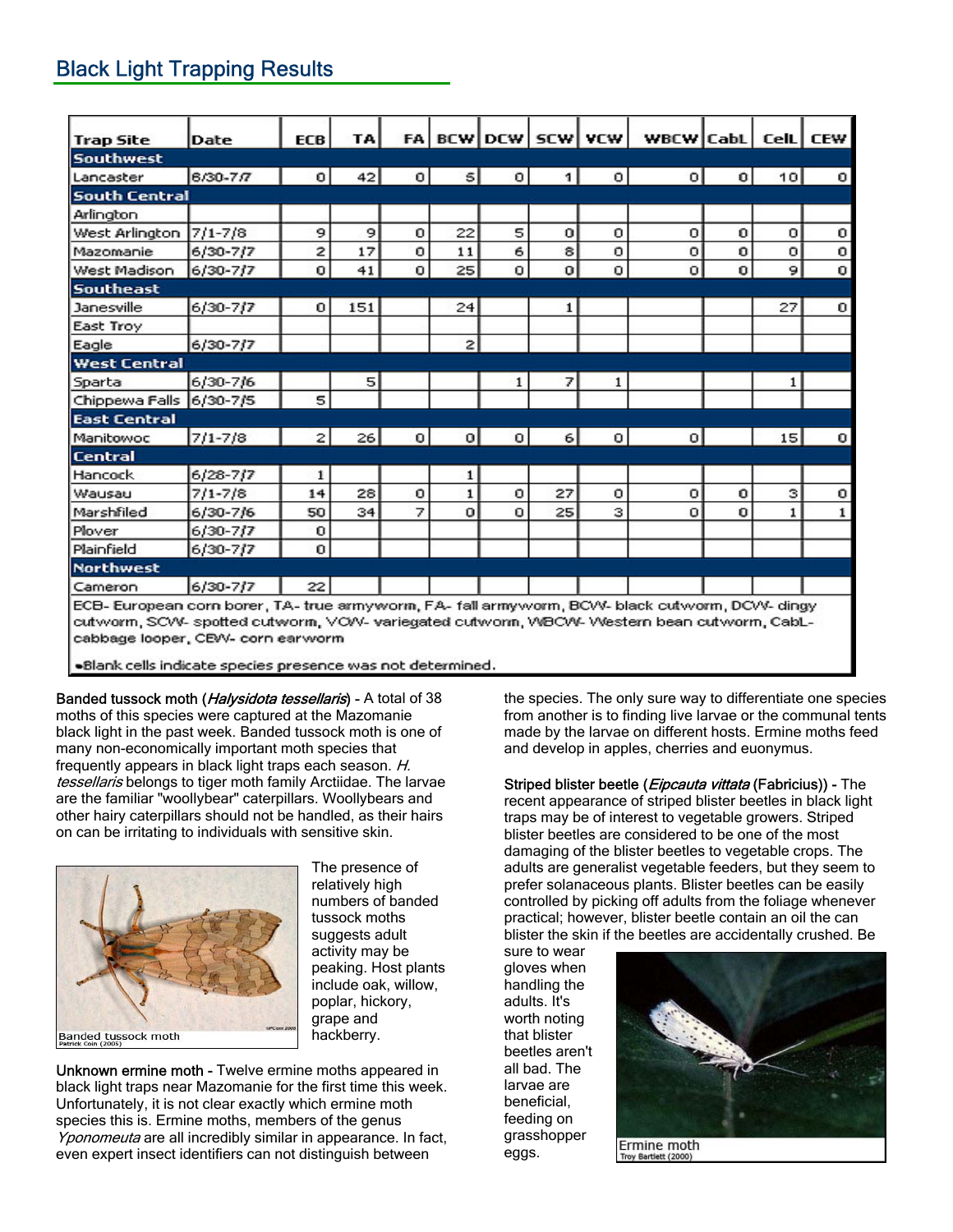# **Apple Insect Trapping Results**

|                         | <b>Date</b>   | <b>STLM</b> | <b>RBLR</b>      | <b>CM</b>        | <b>OBLR</b>    | AM red<br>ball             | AM<br>yellow   | PC          |
|-------------------------|---------------|-------------|------------------|------------------|----------------|----------------------------|----------------|-------------|
| Crawford Co.            |               |             |                  |                  |                |                            |                |             |
| Gays Mills 1            | $6/26 - 7/3$  | 164         | $\boldsymbol{9}$ | 3                |                |                            |                |             |
|                         | $6/19 - 6/26$ | 117         | $\overline{7}$   | 10               |                |                            |                |             |
| Gays Mills-E2           | $6/30-7/7$    | 860         | 81               | 3                | 8              | $\mathbf{1}$<br>(unbaited) | 0              |             |
| Iowa Co.                |               |             |                  |                  |                |                            |                |             |
| Dodgeville              | $6/30 - 7/7$  | 10          | $\overline{2}$   | $\mathsf{2}\,$   | $\pmb{0}$      | $\pmb{0}$                  | $\overline{2}$ |             |
| Richland Co.            |               |             |                  |                  |                |                            |                |             |
| Hillpoint               | $6/29 - 7/5$  | 440         | $20\,$           | 1                | 1              | 0                          | $\overline{4}$ |             |
| Richland Center - E     | $6/30-7/7$    | 475         | 82               | $\boldsymbol{6}$ | 38             | 2 (baited)                 | $\mathbf 0$    |             |
| Richland Center -W      | $6/30-7/7$    | 102         | 22               | $\mathbf 1$      | $\overline{4}$ | 1.<br>(unbaited)           | $\pmb{0}$      |             |
| Richland Co.            |               |             |                  |                  |                |                            |                |             |
| Baraboo                 | $6/30-7/7$    | 255         | 47               | $\overline{2}$   | 3              | $\pmb{0}$                  | $\mathbf 0$    |             |
| Dane Co.                |               |             |                  |                  |                |                            |                |             |
| Deerfield               | $6/29 - 7/6$  | 223         | 34               | 3                | $\pmb{0}$      | 0                          |                |             |
| West Madison            | $6/30-7/6$    | 58          | $\pmb{0}$        | 0                | 3              | $\pmb{0}$                  |                |             |
| Dodge Co.               |               |             |                  |                  |                |                            |                |             |
| Brownsville             | $7/1 - 7/7$   | 39          | $\overline{7}$   | 2                | $\overline{2}$ | $\pmb{0}$                  | 0              |             |
| Racine Co.              |               |             |                  |                  |                |                            |                |             |
| Raymond                 | $6/30-7/7$    | 370         | 81               | $\overline{4}$   | 14             | 0                          | $\bf 0$        |             |
| Rochester               | $6/30-7/7$    | 888         | 144              | 3.5              | 3.5            | 0                          |                | $\pmb{0}$   |
| Waukesha Co.            |               |             |                  |                  |                |                            |                |             |
| New Berlin              | $6/30-7/7$    | 112         | 21               | $\, 8$           | $\mathbf{1}$   | $\pmb{0}$                  | $\pmb{0}$      |             |
| Pierce Co.              |               |             |                  |                  |                |                            |                |             |
| Beldenville             | $6/30-7/7$    | 110         | 24               | 3                | 1              | 0                          | 0              |             |
| Spring Valley           | $7/1 - 7/8$   | 336         | 12               | $\pmb{0}$        | $\pmb{0}$      | 0                          | $\pmb{0}$      | $\pmb{0}$   |
| Marquette Co.           |               |             |                  |                  |                |                            |                |             |
| Montello                | $6/29 - 7/4$  | 240         | $\pmb{0}$        | 0                | 3              | $\pmb{0}$                  |                | $\pmb{0}$   |
| Brown Co.               |               |             |                  |                  |                |                            |                |             |
| Oneida                  | $6/27 - 7/4$  | 170         | $\overline{4}$   | $\mathbf 1$      | 0              | 0                          |                |             |
| Sheboygan Co.           |               |             |                  |                  |                |                            |                |             |
| Plymouth                | $7/1 - 7/8$   | 620         | 58               | $\mathbf 1$      | $\pmb{0}$      | $\pmb{0}$                  | $\pmb{0}$      |             |
| Fond du Lac Co.         |               |             |                  |                  |                |                            |                |             |
| Campbellsport           | $6/29 - 7/6$  | $\pmb{0}$   | 19               | $\pmb{0}$        | $\pmb{0}$      | $\pmb{0}$                  |                |             |
| Malone<br>Marinette Co. | $6/30 - 7/7$  | $10\,$      | $\mathsf{3}$     | 0.5              | $\mathbf 1$    | $\pmb{0}$                  | $\pmb{0}$      |             |
| Wausaukee               | $7/1 - 7/8$   | 147         | $\overline{2}$   | $\pmb{0}$        | $\overline{2}$ | $\pmb{0}$                  | $\pmb{0}$      | $\mathbf 0$ |
|                         |               |             |                  |                  |                |                            |                |             |